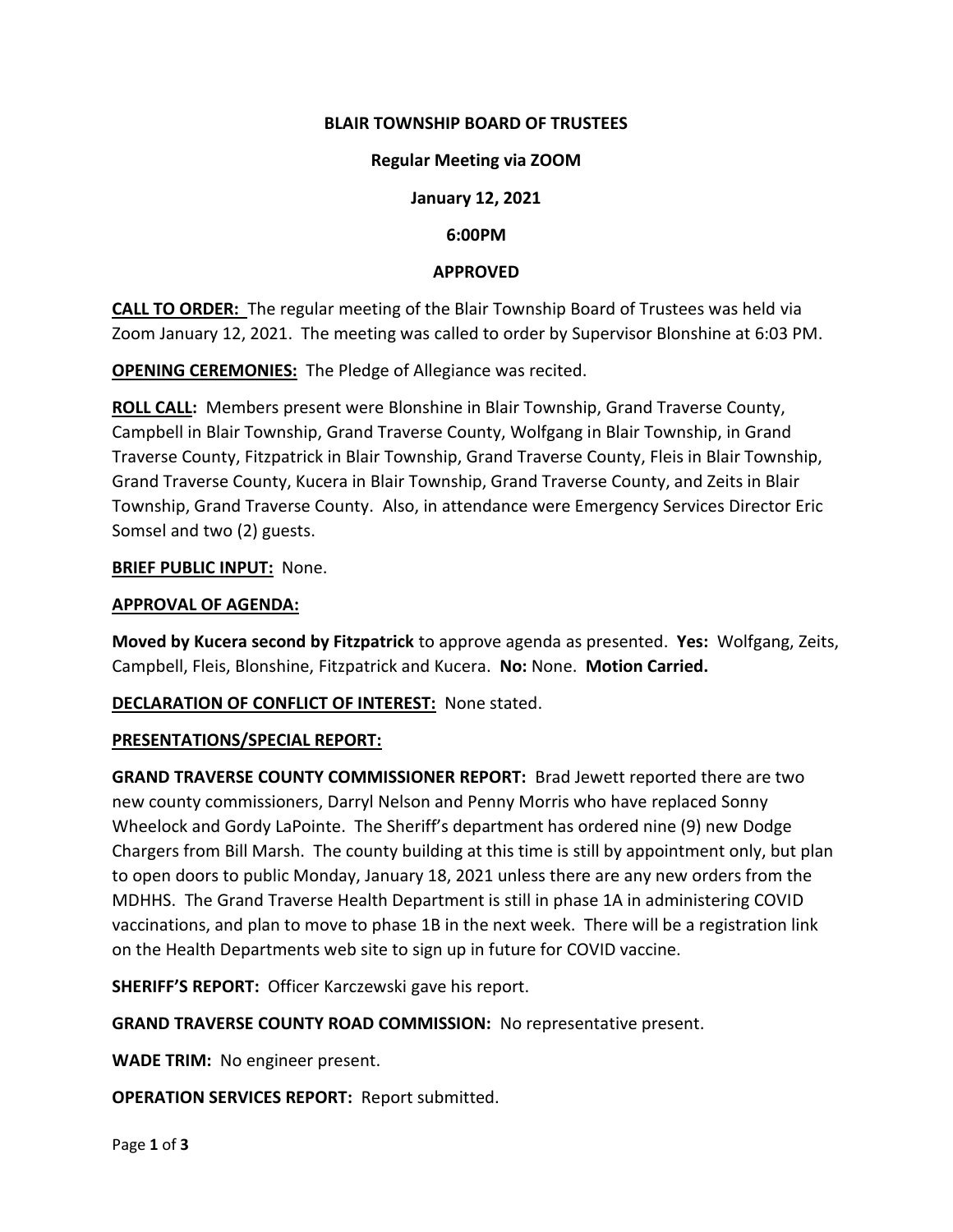**TREASURER REPORT:** Board member Campbell gave her report.

**ANNOUNCEMENTS/CORRESPONDENCE:** Supervisor Blonshine read an email that the Clerk received from a resident. The resident is requesting the possibility of the walking path in the Township park to be plowed this winter. Brief discussion with consensus being to address this at budget time and plan for it for next winter.

**CONSENT CALENDAR:** Supervisor Blonshine request that the Minutes presented from the December 8, 2020 meeting be pulled. She would like to have Clerk Wolfgang specify more clearly the additional hazard pay given to election workers.

| <b>FUND</b>                    | <b>CHECK NUMBERS</b> | TOTALS         | <b>REPORTS</b>                 |
|--------------------------------|----------------------|----------------|--------------------------------|
| Pooled Operating               | #4513-4602           | \$110,575.20   | <b>EMS Report</b>              |
| Trust & Agency Fund #1067-1068 |                      | 1,655.49       | Water Dept. Report             |
| Tax Account                    | #6642-6689           | \$1,220,659.41 | <b>Minutes Regular Meeting</b> |
| Payroll Check                  | #1720-1730           | 31,623.81      | December 8, 2020               |
| Direct Deposit/EFT             |                      | 43,003.20      |                                |

**Moved by Kucera second by Fitzpatrick** to approve the consent calendar with corrections made to December 8, 2020 Board of Trustees minutes. **Yes:** Kucera, Zeits, Blonshine, Fleis, Campbell, Fitzpatrick and Wolfgang. **No:** None. **Motion Carried.**

## **UNFINISHED BUSINESS: There was none.**

#### **NEW BUSINESS:**

# **A. Resolution # 2020-19 to Approve the Contract with Michigan Department of Transportation for the Roundabout at M-37/Blair Townhall and M-37/Vance Roads**

**Moved by Blonshine second by Fitzpatrick** to adopt Resolution 2020-19 and approve contract with Department of Transportation for Roundabouts located at M-37/Blair Townhall and M-37/Vance Roads. **Yes:** Fleis, Kucera, Campbell, Zeits, Wolfgang (with corrections to contract, changing US-31 to M-37) Fitzpatrick and Blonshine. **No:** None. **Motion Carried.**

## **B. Resolution 2020-20 Bergstrom's Burger Tavern License Support**

**Moved by Blonshine second by Fitzpatrick** to adopt Resolution 2020-20 recommending approval of Tavern License for Bergstrom's Burgers to MLCC. **Yes:** Fitzpatrick, Campbell, Kucera, Fleis, Blonshine, Zeits and Wolfgang. **No:** None. **Motion Carried.**